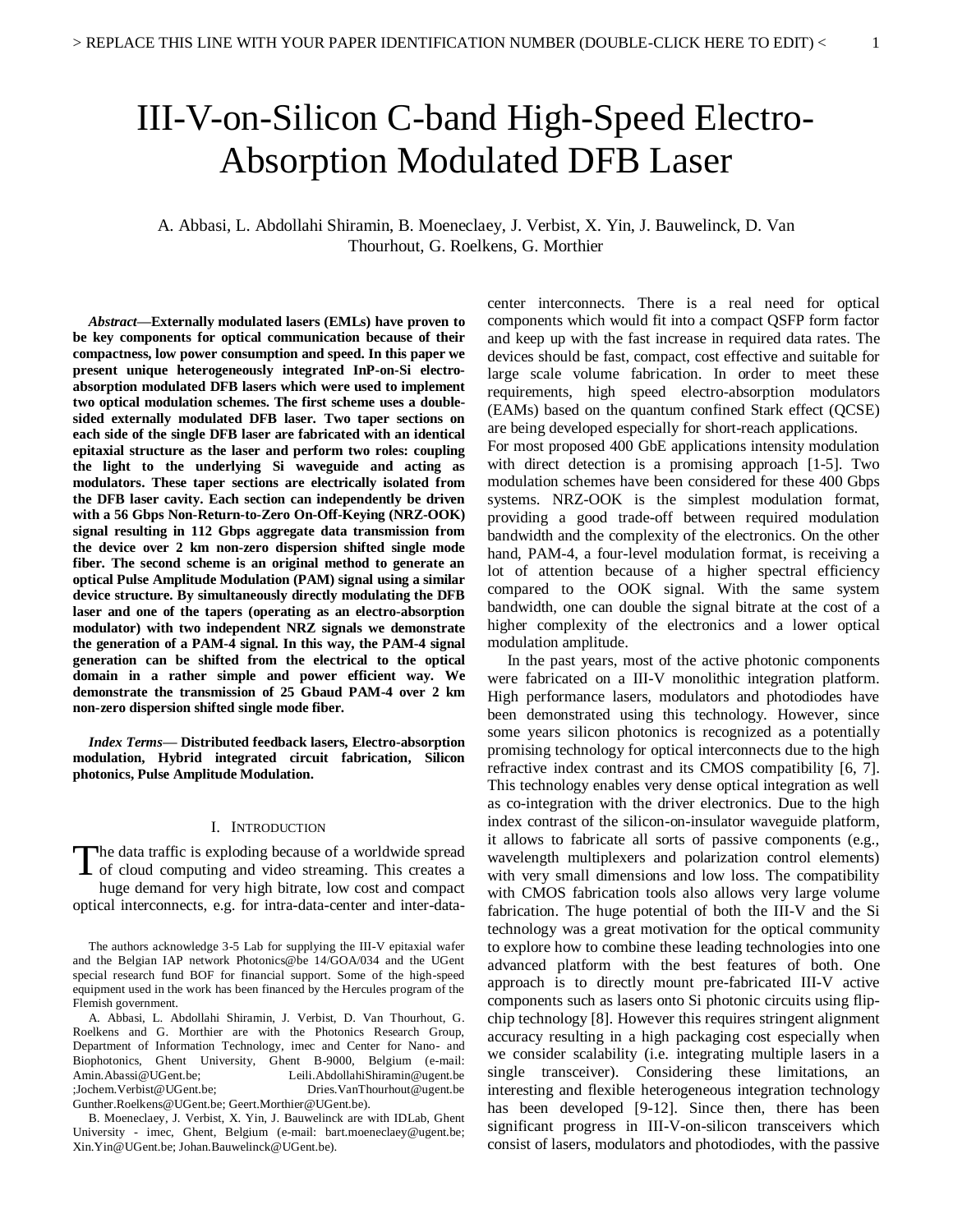functionality implemented in silicon. Heterogeneously integrated tunable lasers [13], directly modulated lasers at 56 Gbps [14], high speed photodiodes [15] and electro-absorption modulators [16] have been reported based on InP-on-Si photonic integrated circuits.

In this paper, we present a heterogeneously integrated InPon-Si double-sided electro-absorption-modulated DFB laser. This architecture is similar to an all-III-V version reported in [17]. EAMs are located on each side of the laser and can be independently modulated at 56 Gbps. The compact size of this device makes it an interesting solution for high-speed shortreach optical links. Using a similar DFB/EAM configuration, we also demonstrate optical PAM-4 generation at 25 Gbaud by directly modulating the DFB laser and one of the EAMs with two uncorrelated independent NRZ signals at 25 Gbps. A similar optical digital-to-analog conversion has been demonstrated with a Multi-Electrode Mach–Zehnder Modulator (ME-MZM) [18] and Dual Parallel MZM (DP-MZM) [19], avoiding the need for a high-speed electronic digital-to-analog converter and resulting in lower power consumption and cost.

## II. FABRICATION AND STATIC MEASUREMENT

The fabrication process for the EML transmitter starts by integrating the III-V multi quantum well epitaxial structure on top of the SOI waveguides using adhesive bonding and subsequent processing [20, 21]. The transmitter structure is similar to our previously reported heterogeneously integrated DFB laser [22]. A schematic of the device is depicted in Fig. 1. The laser section is 340 μm long and each taper is 200 μm long. The tapers have two functionalities. One role is to couple the light from the III-V waveguide to the underlying Si waveguide. At the same time, they act as electro-absorption modulators by reverse biasing. Optimized low reflection coupling between the III-V waveguide and the 400 nm thick silicon waveguide is obtained by adiabatic tapering of both the



Fig. 1. Schematic of the III-V-on-silicon laser structure. The device consists of the central DFB section and two coupling tapers on each side. The tapers are electrically isolated by etching angled patterns into the p-InP (red circles).

The InP epitaxial stack is the same for both the laser and the EAMs which eases the fabrication process. The active layer of the III-V stack consists of 6 InGaAsP quantum wells sandwiched between two 100 nm thick InGaAsP separate confinement heterostructure (SCH) layers. A 200 nm thick doped n-InP provides a low sheet resistance underneath the bottom SCH layer. Using a single epitaxial layer structure for the laser and the EAM requires a careful design of the DFB grating period in order to avoid large insertion loss in the EAM section. The laser wavelength is pushed to the longwavelength side as much as possible to minimize losses. The laser and EAMs are electrically isolated before P-contact metallization by forming 45 degree isolating rectangular patterns on the III-V waveguides using contact UV lithography followed by ICP dry etching through the InGaAs P++ contact layer (200 nm) and partially through the P-InP top cladding layer (300 nm) (Fig. 2). By etching these isolation patterns which are 20 μm wide and 500 nm deep, a DC isolation resistance of 16 kΩ between both EAMs is achieved.



Fig. 2. Microscope image of the isolation area after the P-contact metallization (a), SEM image of the isolation area (a  $45^{\circ}$  angled rectangle is used to reduce optical back reflection) (b).

The threshold current of the laser at room temperature is 22 mA and the series resistance is  $8 \Omega$ . The output power of the device is collected by using two Si vertical grating couplers on the left and right hand side of the device. At 0 Volt EAM bias, the output power in the silicon waveguide is above 1 mW on each side at 50 mA bias current. As shown in Fig. 3, the laser spectrum is single mode at 1564 nm with more than 40 dB side mode suppression ratio. The output power from both grating couplers is nearly identical.



Fig. 3. The laser spectrum at 50 mA bias current and 0 Volt EAM bias voltage.

As we discussed before, using the same epitaxial structure for the laser and EAMs has a limitation on the lasing wavelength.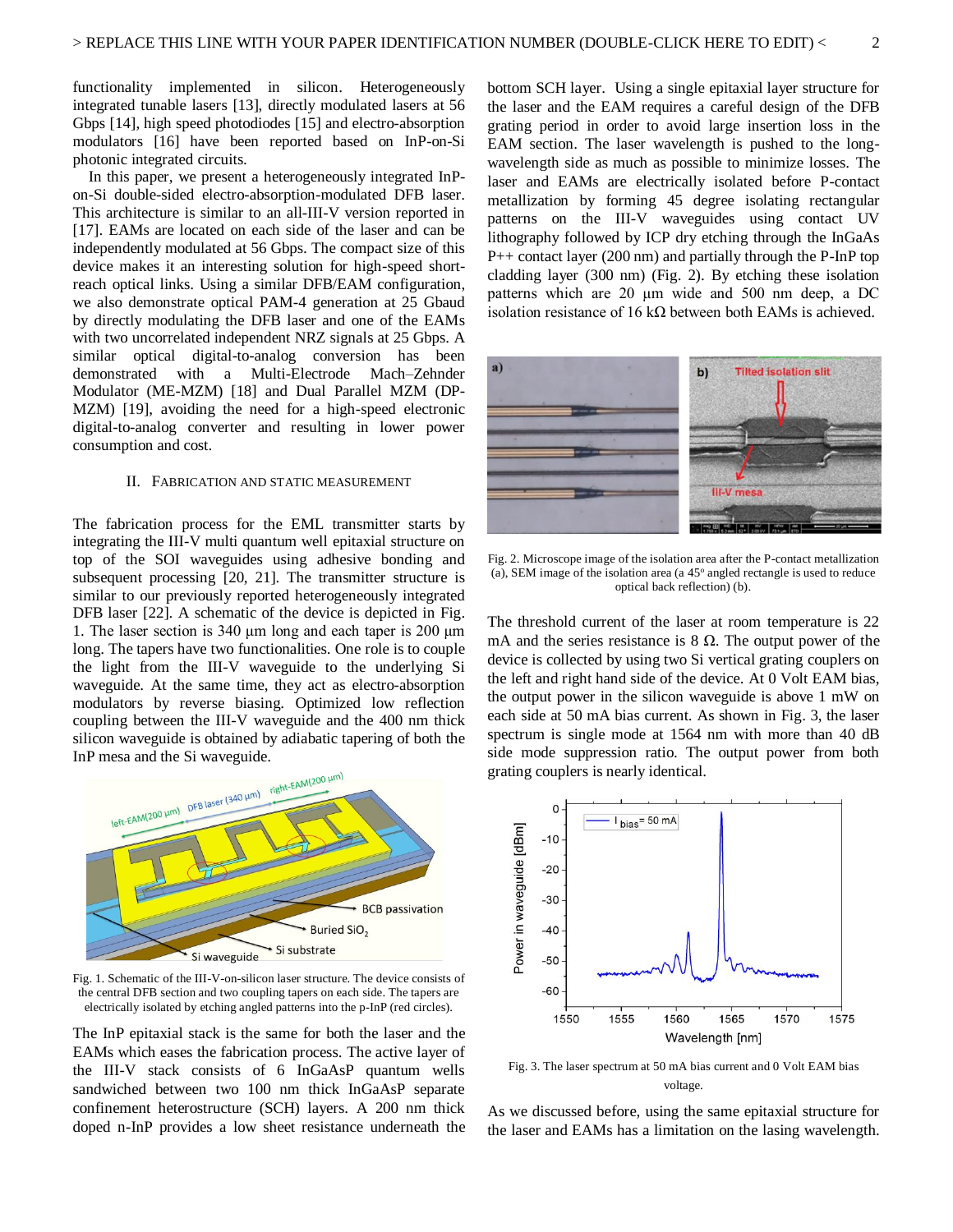In order to lower the insertion loss and increase the modulation efficiency, lasers with emission wavelength close to the bandgap were selected. The bias current to the DFB was fixed to 50 mA. The normalized transmission of both EAMs is depicted in Fig. 4 versus the reverse bias voltage of the EAMs. A DC extinction ratio of  $\sim$ 15 dB is obtained for a voltage swing of 1.5 Volt (between 0 V and -1.5V) for both tapers.



Fig. 4. Normalized transmission for both EAMs,  $I_{DFB} = 50$  mA, T = 20 °C.

# III. DOUBLE-SIDED ELECTRO-ABSORPTION MODULATED DFB LASER: DYNAMIC MEASUREMENT

For the small signal characterization of the device, two identical 40 GHz GSG probes with 100 μm pitch are landed on the EAM pads while the DFB laser is DC biased at 50 mA. No matching resistor has been used during both the small signal and the large signal experiments. A Keysight PNA-X 67 GHz network analyzer is used to measure the electrooptical response. For this measurement, 0.7 Volt reverse bias was applied on each taper. The electro-optical response of the device is shown in Fig. 5. The 3 dB modulation bandwidth for both EAMs is about 20 GHz.



voltage,  $I_{\text{DFB}} = 50 \text{ mA}$ , T = 20 °C.

Since two EAMs are fabricated in one single structure, crosstalk between them can be an issue. In order to measure the crosstalk between EAMs, a sinusoidal tone with 1 Volt voltage swing is applied to one of the tapers while the optical signal was measured from the grating coupler at the other side. During measurement the bias conditions and temperature are kept the same as mentioned above. More than 50 dB RF isolation was measured in both directions up to 25 GHz. This amount of isolation should be enough to prevent the crosstalk from deteriorating the transmitted signals.

For the large signal characterization, a Keysight M8195A AWG is used to generate NRZ-OOK PRBS sequences of 2<sup>7</sup> -1 and  $2^{15}$  with a voltage swing of 1.5  $V_{\text{pp}}$ . A variable delay is applied to make two uncorrelated NRZ-OOK signals. The DFB laser and EAMs are biased at 50 mA and 0.7 Volt reverse voltage, respectively. In order to compensate the grating coupler loss and to boost the optical signal an Erbium Doped Fiber Amplifier (EDFA) is used (Fig. 6). An optical filter (0.3 nm bandwidth) with 4 dB insertion loss is used to suppress the amplified spontaneous emission of the EDFA. The signal is directly detected by a commercial photodiode and trans-impedance amplifier (TIA) with a bandwidth of 32 GHz (Discovery Semiconductor DSCR 409). The received electrical signal is captured by a real-time oscilloscope (Keysight DSA-Z63) with a sampling rate of 80 GS/s.



Fig. 6. Experimental setup. EDFA: erbium doped fiber amplifier; OTF: Optical tunable filter; VOA: variable optical attenuator; SMF: single mode fiber; PD: photo-detector; TIA: trans-impedance amplifier.

The measurement is performed for both the back-to-back case and after transmission over 2 km of non-zero dispersion shifted fiber (NZ-DSF) with a dispersion of 6 ps/nm•km at the laser wavelength. Eye diagrams are shown in Fig. 7 for both left and right EAMs at 56 Gbps. These eyes are captured while both EAMs were under 56 Gbps modulation simultaneously.



Fig. 7. Eye diagrams at 56 Gb/s NRZ-OOK with PRBS 27-1 pattern length (first row); PRBS 2<sup>15</sup> pattern length (second row); left EAM for both back-toback and after 2 km NZ-DSF (two left columns); right EAM for both back-toback and after 2 km NZ-DSF (two right columns).  $I_{DFB} = 50$  mA,  $V_{EAM} = -0.7$ V,  $T = 20 °C$ .

Data streams are stored using the real-time oscilloscope and off-line Bit Error Rate (BER) analysis is performed using Matlab. The results of the BER analysis are shown in Fig. 8. For all measurements, without any digital signal processing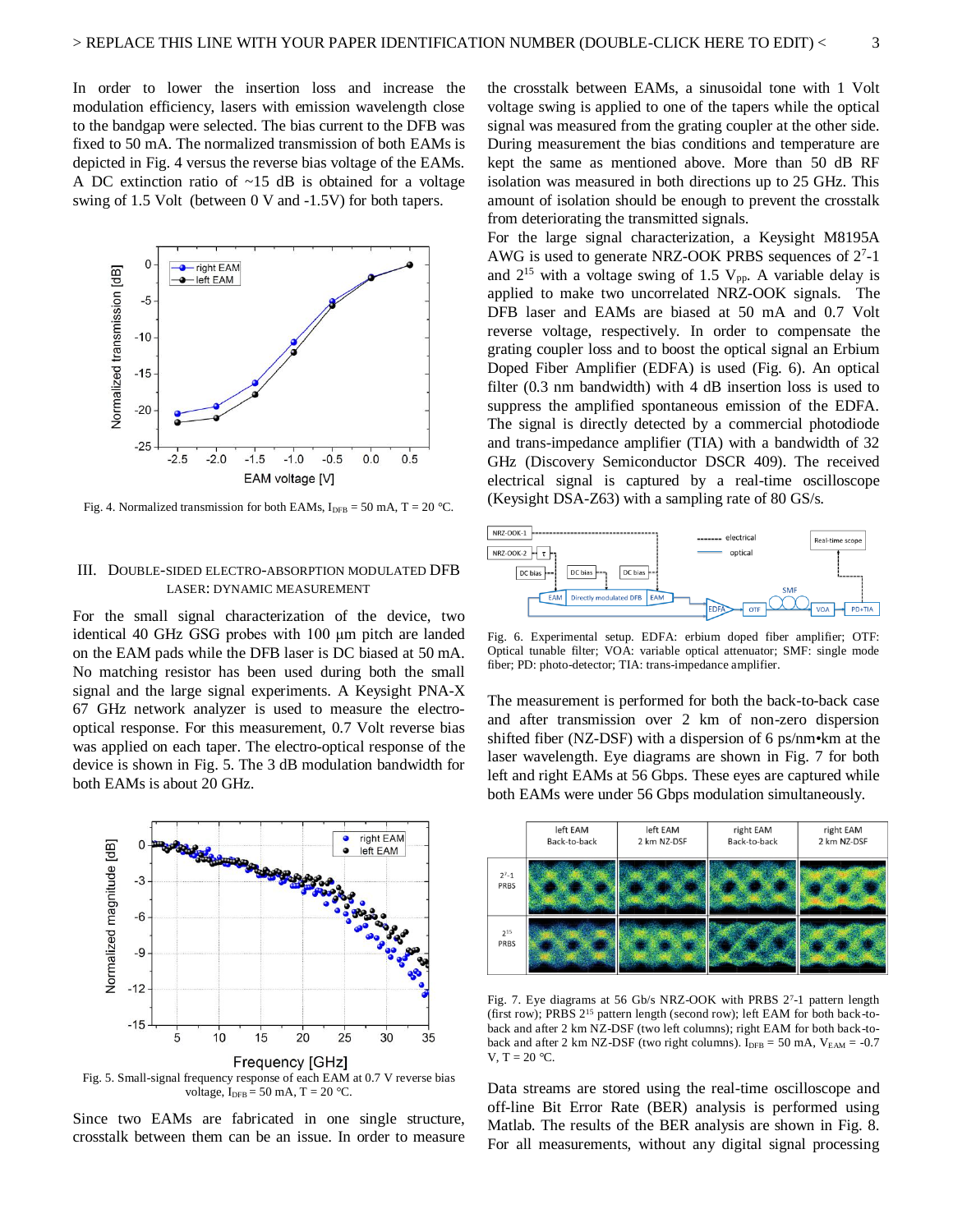(DSP), BERs were below the 7% HD-FEC limit. The data for the right and left EAM are very similar. Each optically modulated signal was separately measured using a single receiver. This is similar to a multilane data communication link using two optical fibers. However, by using a 2D grating coupler one could multiplex the two outputs in polarization and use a single optical fiber for the transmission at an aggregate data rate of 112 Gbps.



Fig. 8. BER vs received optical power at 56 Gbps for the back-to-back case and after transmission over 2 km of NZ-DSF fiber. Both EAMs are reverse biased at 0.7 Volt,  $I_{DFB} = 50$  mA,  $T = 20$  °C.

### IV. DFB/EAM PAM-4 TRANSMITTER

In this experiment, the goal is to carry out direct intensity modulation of a laser and further modulate the optical signal using electro-absorption modulation using a single integrated DFB-EAM device. Simultaneously two NRZ-OOK signals are used to generate an optical PAM-4 signal. To do this, a DFB laser with a high modulation bandwidth is required. The direct modulation bandwidth of the InGaAsP based laser from the previous section was not high enough to achieve a high bit rate. For this experiment, we fabricated DFB-EAM devices using an epitaxial layer structure with 8 InGaAlAs quantum wells as the active region using the same bonding technique and device architecture (the same sample that was used in ref [14]). Threshold currents of 20 mA at room temperature, output powers in the silicon waveguide above 1.5 mW at 100 mA at 0 Volt bias of the EAM, and a series resistance of 7  $\Omega$ were measured for the laser. The lasing wavelength is located at 1570 nm with a wide stop band of 5 nm. The SMSR is larger than 40 dB.

The small-signal response of the laser is measured at different bias currents (Fig. 9). It is obvious that the modulation bandwidth of the laser increases with increasing bias current and that the response becomes flatter. A bandwidth above 14 GHz is obtained at a bias current of 100 mA.



Fig. 9. Small-signal response of the laser with isolated tapers at different bias currents,  $T = 20 \text{°C}$ .

The static characterization of the EAM is done by reverse biasing it at 0.3 Volt. A DC extinction ratio of 15 dB is obtained for a voltage swing of 1.5V on the EAM. The smallsignal response of the EAM was measured at this bias point while the laser is biased at 100 mA (Fig. 10). The electrooptical response of the EAM is very similar to the InGaAsP EAMs discussed in the previous section.



Fig. 10. Small-signal modulation characteristics of the EAM at 100 mA bias current to the DFB laser [14].

The PAM-4 experimental setup based on the DFB-EAM device is illustrated in Fig. 11. Two independent NRZ-OOK signals (1 and 2) are generated using the AWG with a maximum baud rate of 25 Gbaud. A tunable delay between these two RF signals is applied to accurately align the transitions of both bit streams. A 1  $V_{pp}$  voltage swing NRZ-OOK-1 signal is applied to the DFB laser, together with a 100 mA DC bias current. Similarly, the EAM is biased at 0.3 Volt reverse bias and externally modulated by the 1  $V_{pp}$  NRZ-OOK-2 signal. Since the laser is biased at a high DC current, the modulation bandwidth increases at the cost of a lower extinction ratio. A lower extinction ratio of the laser together with a higher ER from the EAM is desirable for a multi-level optical signal generation. The optical tunable filter and the laser bias point are adjusted to obtain an optimum transmission.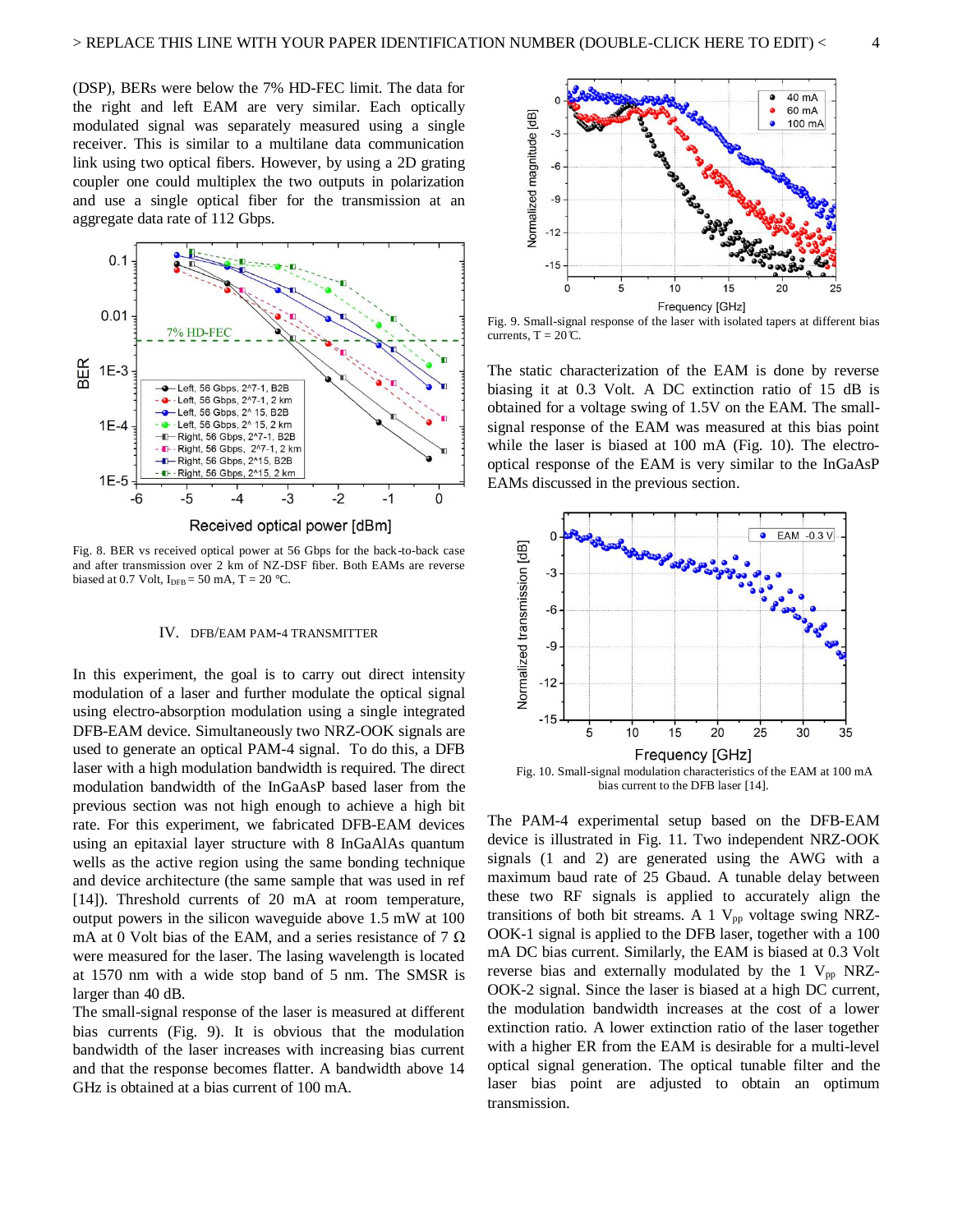

Fig. 11. Schematic of the experimental setup for the DFB/EAM PAM-4 measurement. Two NRZ-OOK signals are combined in the optical domain to generate an optical PAM-4 signal.

Transmission over 2 km of nonzero dispersion shifted fiber (NZ-DSF) was performed as well. Open eyes were obtained up to 25 Gbaud (50 Gbps), both for the back-to-back case and after transmission over 2 km NZ-DSF fiber. Fig. 12 shows the eye diagrams at 20 and 25 Gbaud (40 and 50 Gbps) for a pattern length of  $2<sup>7</sup>$ -1. Comparing the small-signal responses of the DFB and the EAM reveals that the modulation speed of the DFB laser is the limiting factor to go beyond 50 Gbps.



Fig. 12. Eye diagrams of 20 and 25 Gbaud optical PAM-4 signals with PRBS 2 7 -1 pattern length for back-to-back and over 2 km NZ-DSF fiber. DFB current = 100 mA, EAM bias =  $-0.3$  Volt,  $V_{pp} = 1$  Volt for both DML and EML,  $T = 20$  °C.

The BER results for optical PAM-4 at 20 and 25 GBaud are shown in Fig. 13. Operation below the 7% HD-FEC limit could be obtained in all cases.



Fig. 13. BER vs received optical power at 20 and 25 GBaud PAM-4 transmission for the back-to-back case and after transmission over 2 km of NZ-DSF fiber.

As we mentioned earlier in this section, the modulation speed of the laser is not as high as that of the EAM. Hence, the primary results of the optical PAM-4 experiment are not superior to the individual EAM modulation. However, a PAM-4 signal at much higher baud rate is achievable by optimization of the laser design and leveraging the photonphoton resonance effect [23] to extend its bandwidth.

#### V. CONCLUSION

We demonstrate a  $2 \times 56$  Gbps optical transmitter based on a single heterogeneously integrated III-V-on-silicon DFB laser, integrated with two electro-absorption modulators on both sides. The same epitaxial layer is used for the laser and the EAMs, which eases the fabrication process. The cross talk between EAMs is measured to be better than 50 dB. Also, an original method to generate an optical PAM-4 signal is demonstrated using a directly modulated DFB laser and an EAM using a single integrated device, not requiring a highspeed electronic digital-to-analog converter. We demonstrate the PAM-4 transmission over 2 km of non-zero dispersion shifted single mode fiber at 25 GBaud. The unwanted chirp of the EAMs was the limiting factor to transmit the data over a standard single mode fiber. The chirp characteristics are bias voltage dependent, therefore more precise and detailed experiments are planned to be done on these samples in the future. Recent advances in III-V-on-Si heterogeneous integration and demonstrations of high-performance optical devices open up new opportunities to implement these devices into optical communication networks, especially for inter- and intra-datacenter links.

#### **REFERENCES**

- [1] C. Caillaud, M. M. Adrover, F. Blache, F. Pommereau, J. Decobert, F. Jorge, P. Charbonnier, A. Konczykowska, J.Y. Dupuy, H. Mardoyan, and K. Mekhazni, "Low cost 112 Gb/s InP DFB-EAM for PAM-4 2 km transmission," *European Conference on Optical Communication* (ECOC), Valencia, pp. 1-3, 2015.
- [2] P. Dong, J. Lee, Y. K. Chen, L. L. Buhl, S. Chandrasekhar, J. Sinsky and K. Kim, "Four-channel 100-Gb/s per channel discrete multitone modulation using silicon photonic integrated circuits", *Journal of Lightwave Technology*, *34*(1), 79-84, 2016.
- [3] W. Bo, Z. Xian, M. Yanan, J. Luo, Q. Shaofeng, Z. Kangping and N. Lendentsov, "Single-lane 112Gbps transmission over 300m OM4 multimode fiber based on a single-transverse-mode 850nm VCSEL", *42nd European Conference on Optical Communication,* pp. 1-3, 2016.
- [4] J. Lee, N. Kaneda, T. Pfau, A. Konczykowska, F. Jorge, J. Dupuy and Y. K. Chen, "Serial 103.125-Gb/s transmission over 1 km SSMF for low-cost, short-reach optical interconnects", Opti*cal Fiber Communication Conference*, Th5A-5, 2014.
- [5] J. Verbist, M. Verplaetse, S. A. Srivinasan, P. De Heyn, R. De Keulenaer, R. Pierco, J. Bauwelinck and X. Yin, "First real-time 100- Gb/s NRZ-OOK transmission over 2 km with a silicon photonic electroabsorption modulator", *Optical Fiber Communications Conference (OFC),* pp. 1-3, 2017.
- [6] R. Soref, "The past, present, and future of silicon photonics." *IEEE Journal of selected topics in quantum electronics* 12(6), 1678-1687, 2016.
- [7] B. Jalali and S. Fathpour. "Silicon photonics." *Journal of lightwave technology* 24(12), 4600-4615, 2016.
- [8] S. Tanaka, S. H. Jeong, S. Sekiguchi, T. Kurahashi, Y. Tanaka and K. Morito, "High-output-power, single-wavelength silicon hybrid laser using precise flip-chip bonding technology". *Optics express*, *20*(27), 28057-28069, 2012.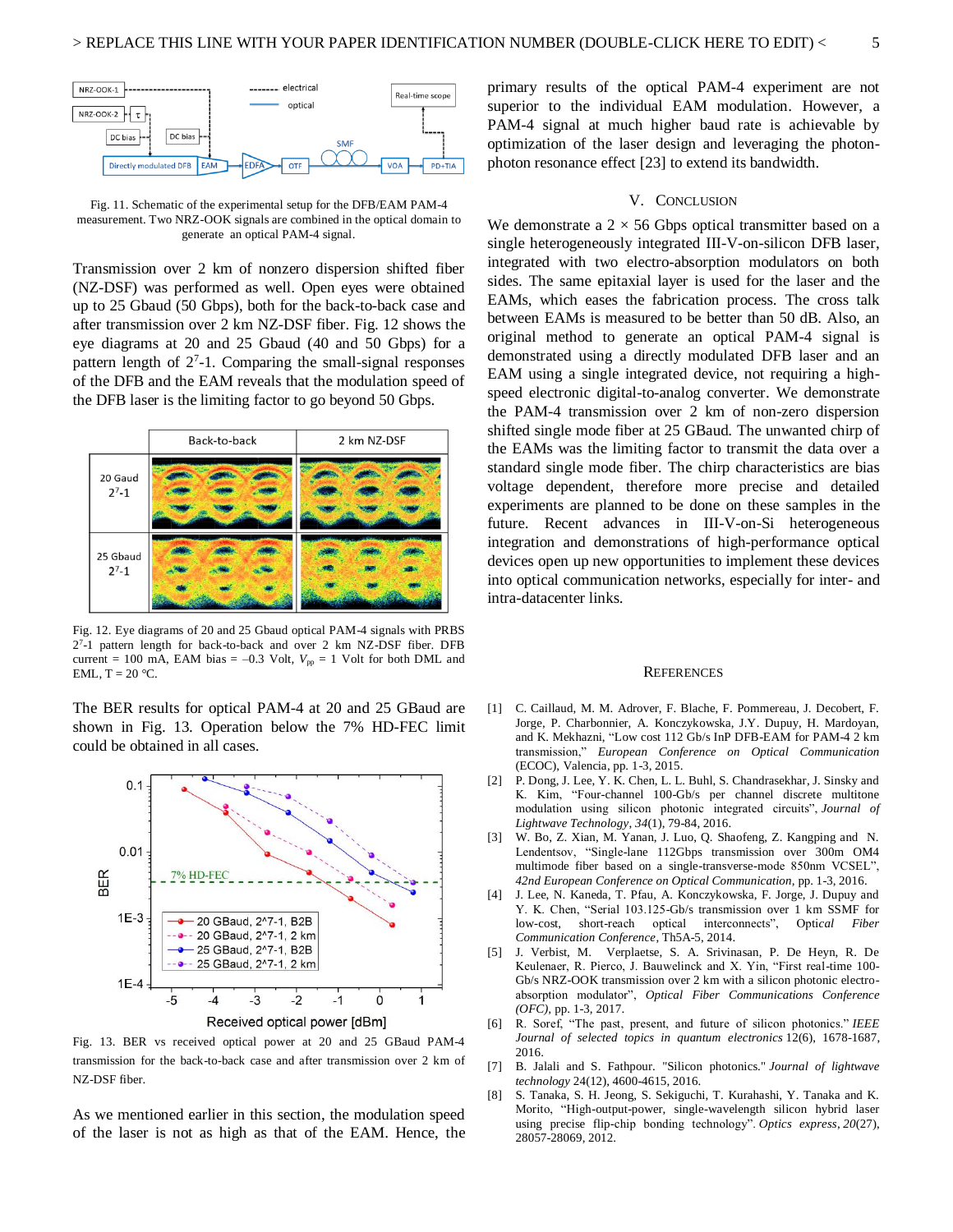- [9] J. Justice, C. Bower, M. Meitl, M. Mooney, M. A. Gubbins and B. Corbett. "Wafer-scale integration of group III-V lasers on silicon using transfer printing of epitaxial layers". *Nature Photonics*, *6*(9), 610-614, 2012.
- [10] A. W. Fang, H. Park, O. Cohen, R. Jones, M.J. Paniccia and J. Bowers, "Electrically pumped hybrid AlGaInAs-silicon evanescent laser". *Optics express*, *14*(20), 9203-9210, 2016.
- [11] G. Roelkens, L. Liu, D. Liang, R. Jones, A. Fang, B. Koch and J. Bowers, "III‐V/silicon photonics for on‐chip and intra‐chip optical interconnects". *Laser & Photonics Reviews*, *4*(6), 751-779, 2010.
- [12] G. Roelkens, et al, "III-V-on-silicon photonic devices for optical communication and sensing", *Photonics Journal*, 2(3), p.969-1004, 2015.
- [13] S. Dhoore, L. Li, A. Abbasi, G. Roelkens and G. Morthier, "Demonstration of a discretely tunable III-V-on-silicon sampled grating DFB laser". *IEEE Photonics Technology Letters*, *28*(21), 2343-2346, 2016.
- [14] A. Abbasi, B. Moeneclaey, J. Verbist, X. Yin, J. Bauwelinck, G. H. Duan, G. Roelkens, and G. Morthier. "Direct and electro-absorption modulation of a III-V-on-silicon DFB laser at 56 Gbps." *IEEE Journal of Selected Topics in Quantum Electronics,* PP(99), 2017.
- [15] X. Xiaojun, Q. Zhou, E. Norberg, M. Jacob-Mitos, Y. Chen, A. Ramaswamy, G. Fish, J. E. Bowers, J. Campbell, and A. Beling. "Heterogeneously integrated waveguide-coupled photodiodes on SOI with 12 dBm output power at 40 GHz." *Optical Fiber Communications Conference (OFC)* pp. 1-3. IEEE, 2015.
- [16] A. Abbasi, B. Moeneclaey, J. Verbist, X. Yin, J. Bauwelinck, G. Roelkens, and G. Morthier. "56 Gb/s electro-absorption modulation of a heterogeneously integrated InP-on-Si DFB laser diode." *Optical Fiber Communication Conference*, pp. Th4G-2, 2017.
- [17] T. Michael, H. Zhang, Y. Wang, W. Chen, L. Chen, L. Zeng, U. Troppenz "2× 56 GB/s From a Double Side Electroabsorption Modulated DFB Laser and Application in Novel Optical PAM-4 Generation." *Journal of Lightwave Technology* 35, no. 4, 706-710, 2017.
- [18] D. Patel, A. Samani, V. Veerasubramanian, S. Ghosh, and D. Plant, "Silicon photonic segmented modulator-based electro-optic DAC for 100 Gb/s PAM-4 generation," *IEEE Photon. Technol. Lett*., 27(23), pp. 2433–2436, 2015.
- [19] A. Samani, V. Veerasubramanian, E. El-Fiky, D. Patel, and D. V. Plant. "A silicon photonic PAM-4 modulator based on dual-parallel Mach– Zehnder interferometers." *IEEE Photonics Journal* 8, no. 1, 1-10, 2016.
- [20] S. Keyvaninia, M. Muneeb, S. Stankovic, R. van Veldhoven, D. Van Thourhout, G. Roelkens, "Ultra-thin DVS-BCB adhesive bonding of III-V wafers, dies and multiple dies to a patterned silicon-on-insulator substrate", *Optical Materials Express*, 3(1), p.35-46, 2013.
- [21] S. Keyvaninia, S. Verstuyft, L. Van Landschoot, F. Lelarge, G.-H. Duan, S. Messaoudene, J. M. Fedeli, T. De Vries, B. Smalbrugge, E. J. Geluk, J. Bolk, M. Smit, G. Morthier, D. Van Thourhout, and G. Roelkens, "Heterogeneously integrated III-V/silicon distributed feedback lasers," Opt. Lett. 38(24), 5434–5437 (2013).
- [22] A. Abbasi, J. Verbist, J. Van kerrebrouck, F. Lelarge, G. H. Duan, x. Yin, J. Bauwelinck, G. Roelkens, G. Morthier, "28 Gb/s direct modulation heterogeneously integrated C-band InP/SOI DFB laser," *Opt. Express* 23, 26479-26485, 2015.
- [23] A. Abbasi, J. Verbist, X. Yin, F. Lelarge, G. H. Duan, J. Bauwelinck, G. Roelkens, G. Morthier, "Enhanced Modulation Bandwidth of Heterogeneously Integrated III-V-on-silicon DFB Laser for 40 Gb/s NRZ-OOK Direct Modulation", *International Semiconductor Laser Conference* (ISLC), Japan, 2016.



**Amin Abbasi** received the B.Sc. degree in applied physics and the M.Sc. degree in laser physics from the University of Tabriz, Tabriz, Iran, in 2007 and 2009, respectively. He received the PhD degree in Photonics Engineering from Ghent University/imec, Belgium in 2016. He is currently a post-doc in Photonics Research Group, Ghent University/imec, Belgium. His

research interests include high speed direct modulation of

heterogeneously integrated IIIV-on-Si based DFB lasers and also electro-absorption modulators. He is a Member of the IEEE Photonics Society.



**Leili Abdollahi Shiramin** received the B.Sc. and M.Sc. degree in physics from University of Tabriz and K.N.Toosi University of technology, Tehran, Iran, in 2008 and 2011, respectively. From 2011 to 2013 she joined to the Photonics Group at University of Tabriz as a researcher. Since 2013, she works as a PhD researcher at

Photonics Research Group, Ghent University-IMEC, Ghent, Belgium. Her current interest includes design, fabrication and characterization of integrated photonic devices. She is a student member of OSA Society.



**Bart Moeneclaey** (M'14) was born in Ghent, Belgium, in 1988. He received the engineering degree in applied electronics from Ghent University, Ghent, Belgium, in 2011 where he is currently working toward the Ph.D. degree. He has been a Research Assistant in the INTEC\_design laboratory, Ghent University, since 2011.

His research is focused on amplifier circuit design for highspeed optical communication systems.



**Jochem Verbist** received a B.Sc. degree in Electrical Engineering from Ghent University, Belgium, in 2011 and M.Sc. degree in 2013. Since 2014, he has been pursuing the Ph.D. degree in Electrical Engineering with both the IDLab Design group and the Photonics Research Group, Ghent University-INTEC-Imec, Belgium. His current research focuses on low-

power optical transceivers with advanced modulation formats on silicon and the electronic/photonic co-design of electronic drivers for high speed optical telecommunications systems. He is a student member of IEEE Photonics Society.



**Xin Yin** (M'06) received the Ph.D. degree in applied sciences, electronics from Ghent University, Ghent, Belgium, in 2009. Since 2007, he has worked as a staff researcher in IMEC-INTEC and since 2013 he has been a professor in the INTEC department at Ghent University. His current research interests include high-speed and high-sensitive opto-

electronic circuits and subsystems, with emphasis on burstmode receiver and CDR/EDC for optical access networks, and low-power mixed-signal integrated circuit design for telecommunication applications. He led a team which won the GreenTouch 1000x award together with Bell Labs/Alcatel-Lucent and Orange Labs in Nov. 2014 and he is a member of the ECOC technical program committee.